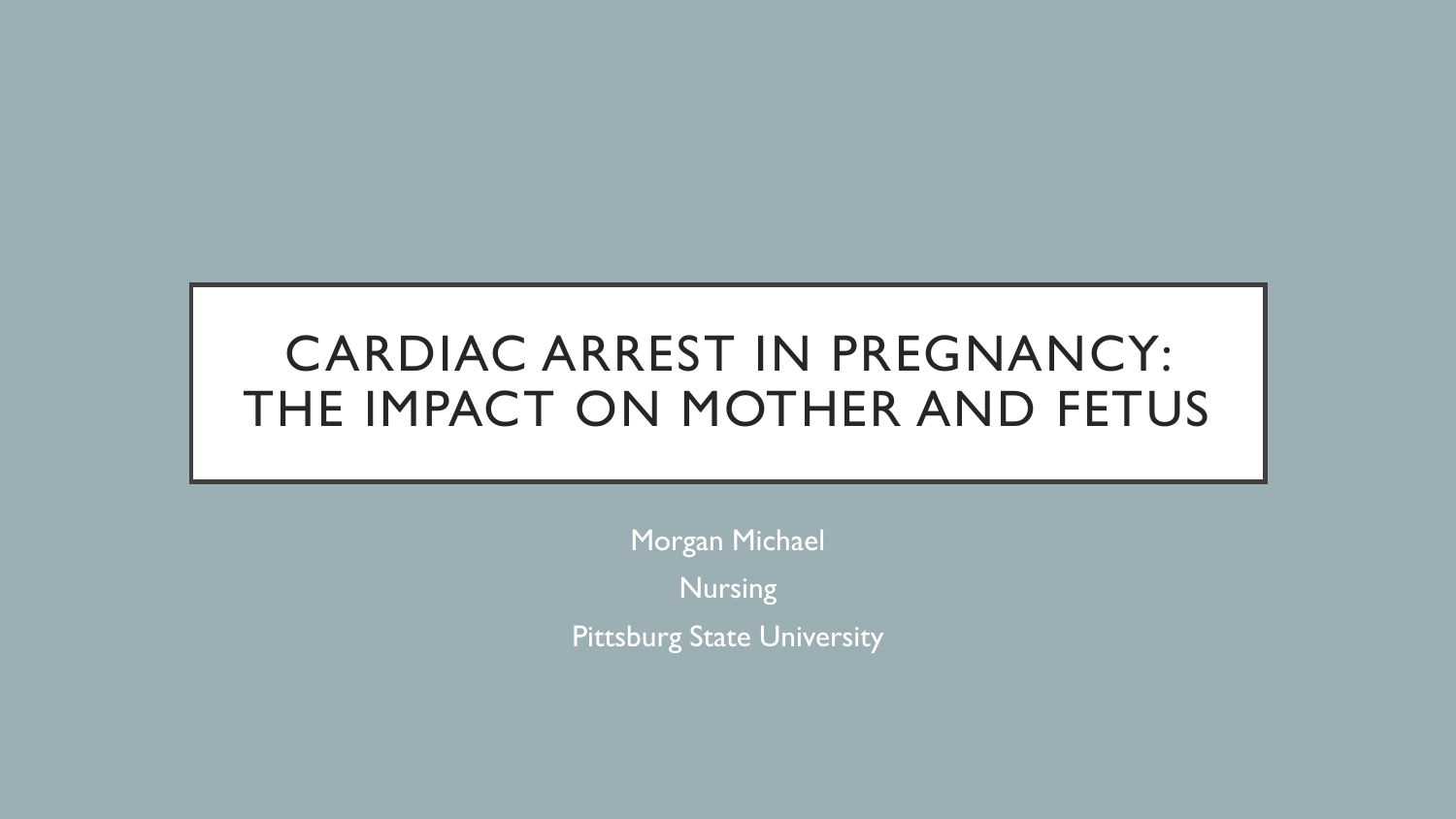## INTRODUCTION

- Pregnancy is a well-researched and common medical condition. There is extensive research on prenatal care, labor, and the most common complications of pregnancy. However, in the last 25 years, maternal death rates have been on the rise in the United States from 16.9 deaths per 100,000 live births to 26.4 deaths per 100,000 live births. (Zelop… 2018). According to the American Heart Association, maternal mortality rates represent only a fraction of critical maternal events, better known as "a maternal near-miss… defined as a woman who nearly died but survived a complication that occurred during pregnancy, childbirth, or within 42 days of termination of pregnancy." A notable maternal near-miss event is cardiac arrest and subsequent resuscitation. While rare, it is estimated one in 12,000 admissions for delivery results in cardiac arrest, with 58.9% surviving and discharged to home. This data shows that medical professionals of all disciplines, from emergency to medical-surgical to obstetrics, need to have a solid understanding and training in performing life-saving measures on a pregnant patient. (Jeejeebhoy… 2015).
- However, maternal cardiopulmonary resuscitation has many factors to consider. Anytime a pregnant patient presents in a medical situation, the providers must consider her well-being and the well-being of the fetus. One of the most challenging questions is when or if to perform a cesarean delivery, thus considering the fetus's development. The physiological changes of pregnancy must also be considered to ensure the most effective resuscitation measures. My objective is to provide concise data and techniques from multiple peer- reviewed scholarly articles to guide medical professionals during maternal cardiac arrest.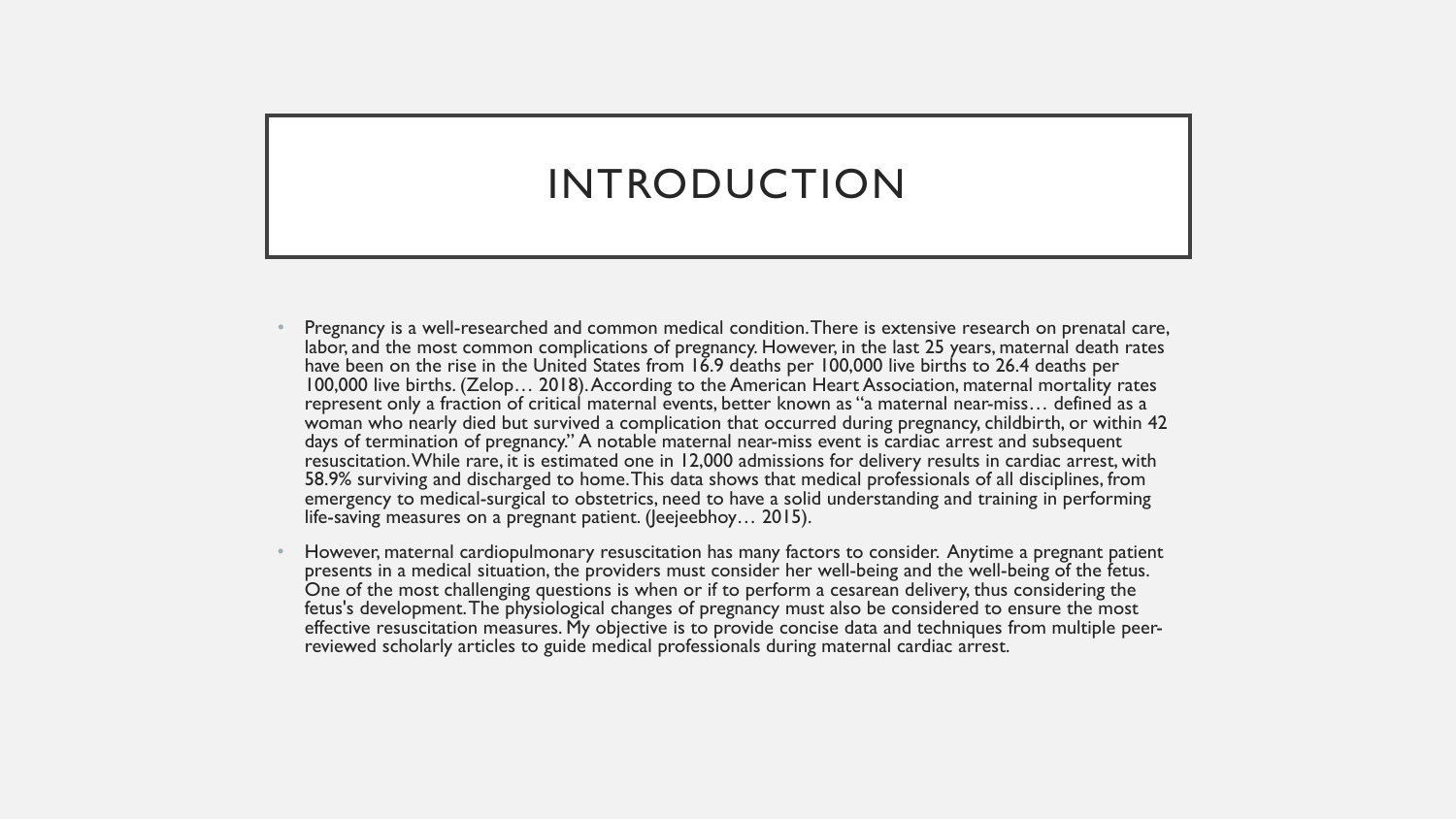## PHYSIOLOGICAL CHANGES OF PREGNANCY

- Respiratory Changes
	- Hyperemia and vocal cord edema create the need for a smaller endotracheal tube.
	- Decreased functional residual capacity increases difficulty with bag-mask ventilation
	- Increased oxygen consumption
- Gastrointestinal Changes
	- Delayed gastric emptying causes an increased risk of aspiration (Ramsay…2012)
- Cardiovascular Changes
	- Increased maternal cardiac output by 40% with up to a 20% diversion to the gravid uterus, which limits cardiac output during CPR because it is partially diverted to the uterus (Zelop…2018)
	- Aortocaval compression from the gravid uterus decreases chest compressions' effectiveness and creates a need to displace the uterus.
- Hemolytic Changes
	- Anemia creates the need for 100% oxygen (Ramsay…2012)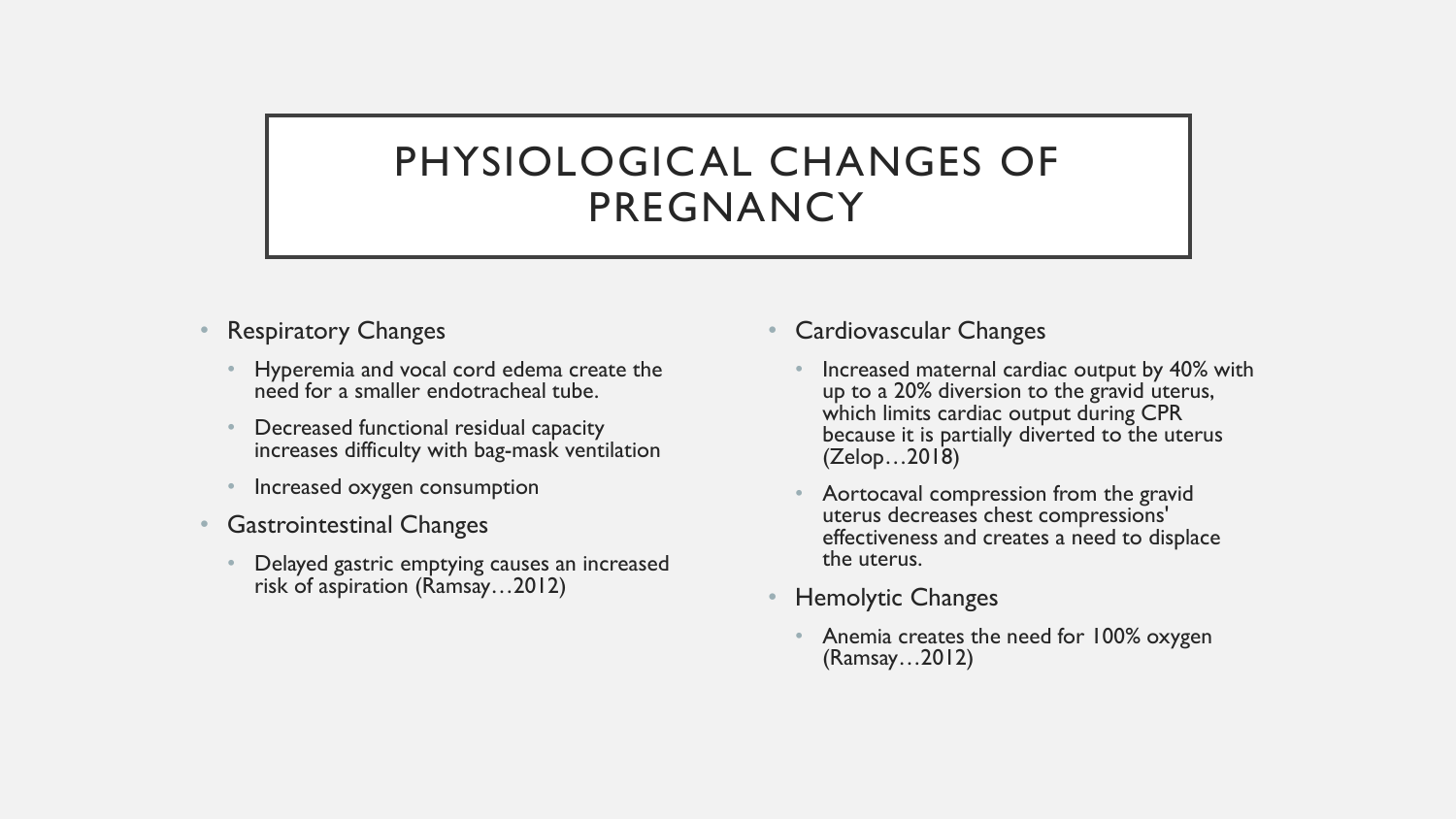## ABC'S OF MATERNAL CARDIAC ARREST

- A: Anesthetic complications and **Accidents** 
	- Loss of airway
	- **Aspiration**
	- Respiratory depression
	- Trauma
	- Suicide
- **B**: Bleeding
	- Placenta accreta
	- Placental Abruption
	- Placenta Previa
	- Uterine Rupture
	- Surgical Bleeding
	- Transfusion Reaction
- C: Cardiovascular causes
	- Myocardial infarction
	- **Cardiomyopathy**
	- Aortic dissection
	- **Arrhythmias**
	- Valve disease
- D: Drugs
	- **Oxytocin**
	- **Magnesium**
	- Drug Error
	- **Opioids**
	- **Insulin**
	- Anaphylaxis
- E: Embolic causes
	- Amniotic fluid embolism
	- Pulmonary fluid embolism
	- Cerebrovascular event
	- Venous air embolism
- F: Fever
	- Sepsis
	- Infection
- G: General
- H: Hypertension
	- Preeclampsia
	- **Eclampsia**
	- HELLP syndrome (Jeejeebhoy… 2015).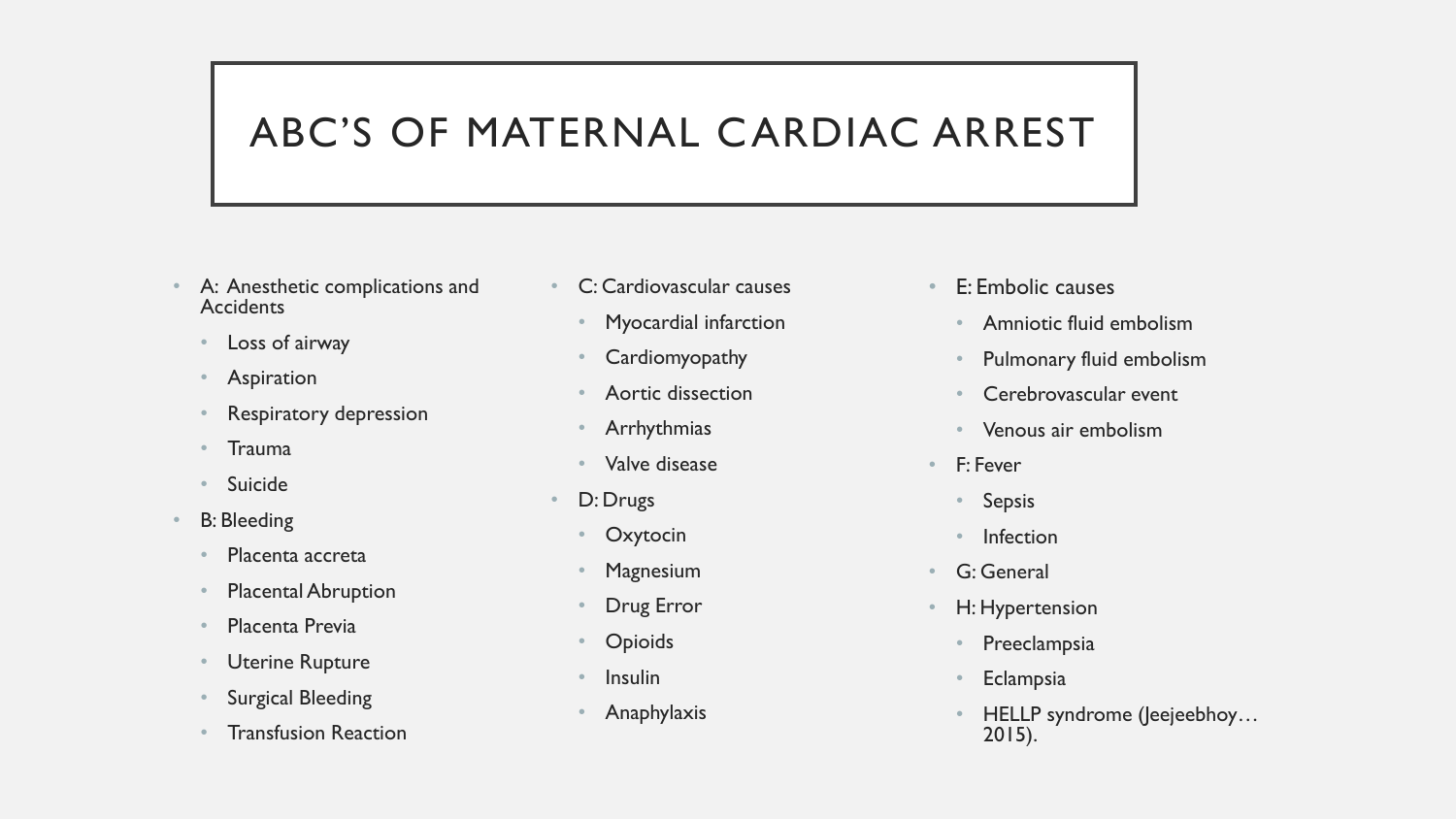## PREPARATIONS FOR MATERNAL CARDIAC ARREST

- While rare, hospitals and first responders must still be prepared for an incident of maternal cardiac arrest. Providers and staff of several disciplines will need to be present and prepared during the event.
- At the time of the code blue, in addition to the code team, an obstetrician, labor delivery team, neonatologist, and neonatal intensivists will need to respond as well. In a large facility, this will present no issue, but in a smaller facility, waiting for the specialized team may be detrimental to the mother and fetus.
- Any department caring for a pregnant patient must understand the procedure for basic life support (BLS) and advanced cardiac life support (ACLS) for the pregnant patient (Jeejeebhoy…2015).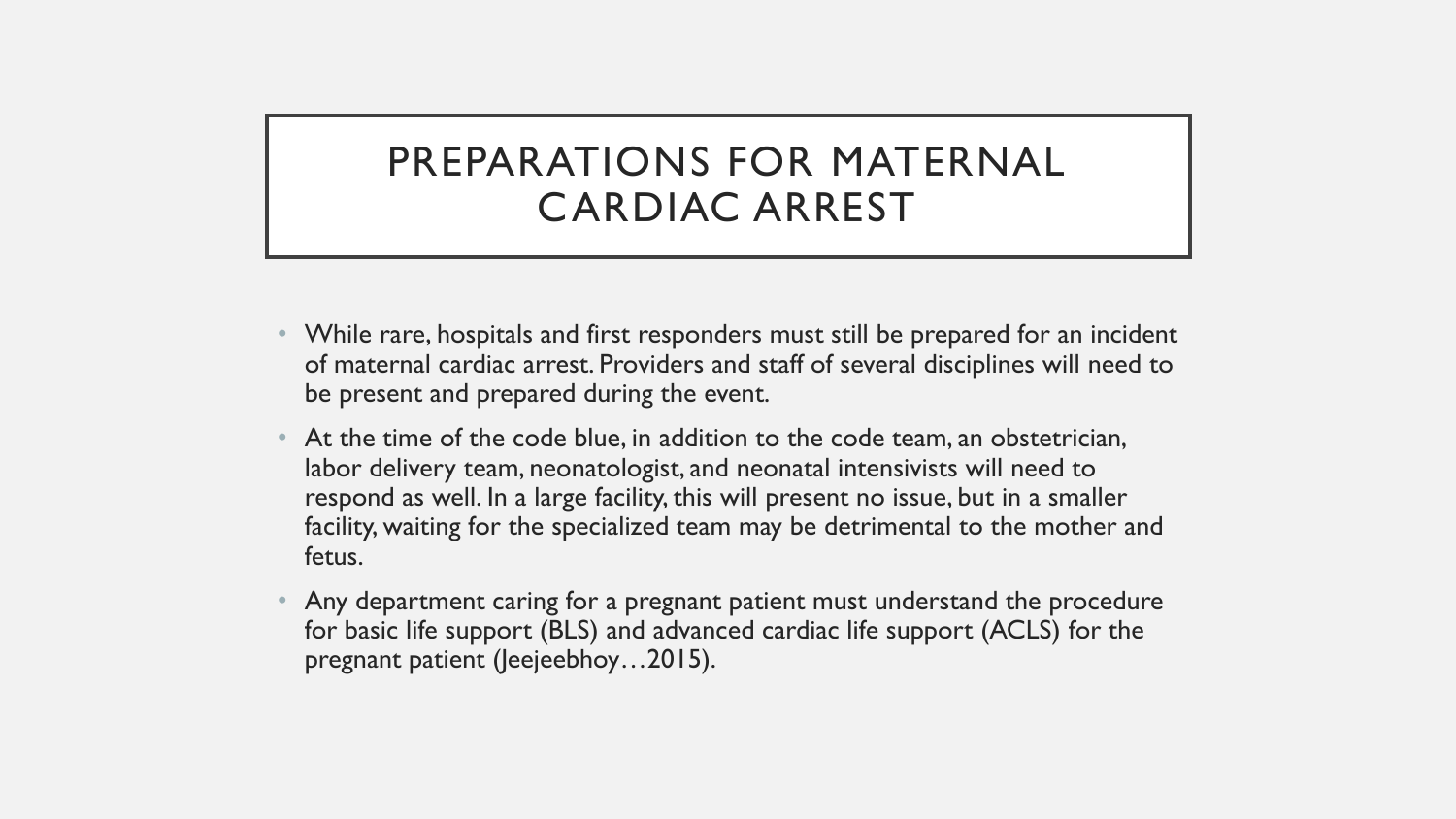## RECOMMENDED GUIDELINES FOR MATERNAL RESUSCITATION

- The responding member of the healthcare team must assess the patient's pulse and breathing and call for the emergency response team (code team). They should then begin chest compressions per standard protocol, approximately 100 beats per minute.
- The responding team members should bring in the crash cart complete with a defibrillator, medications, and an intubation kit. It is also recommended that a videolaryngoscope be present as well (Jeejeebhoy…2015).
- While one person continues chest compressions, the responding staff should attach the defibrillator pads, electro-cardio monitoring, a pulsometer, and a blood pressure cuff attached to the monitor set to measure periodically. A backboard should also be placed under the patient to aid in the effectiveness of chest compressions. If appropriate, prepare the patient for cesarean delivery.
- Simultaneously, the patient should be receiving bag-mask ventilation at a rate of 2 breaths 30 compressions until intubated (Zelop... 2018).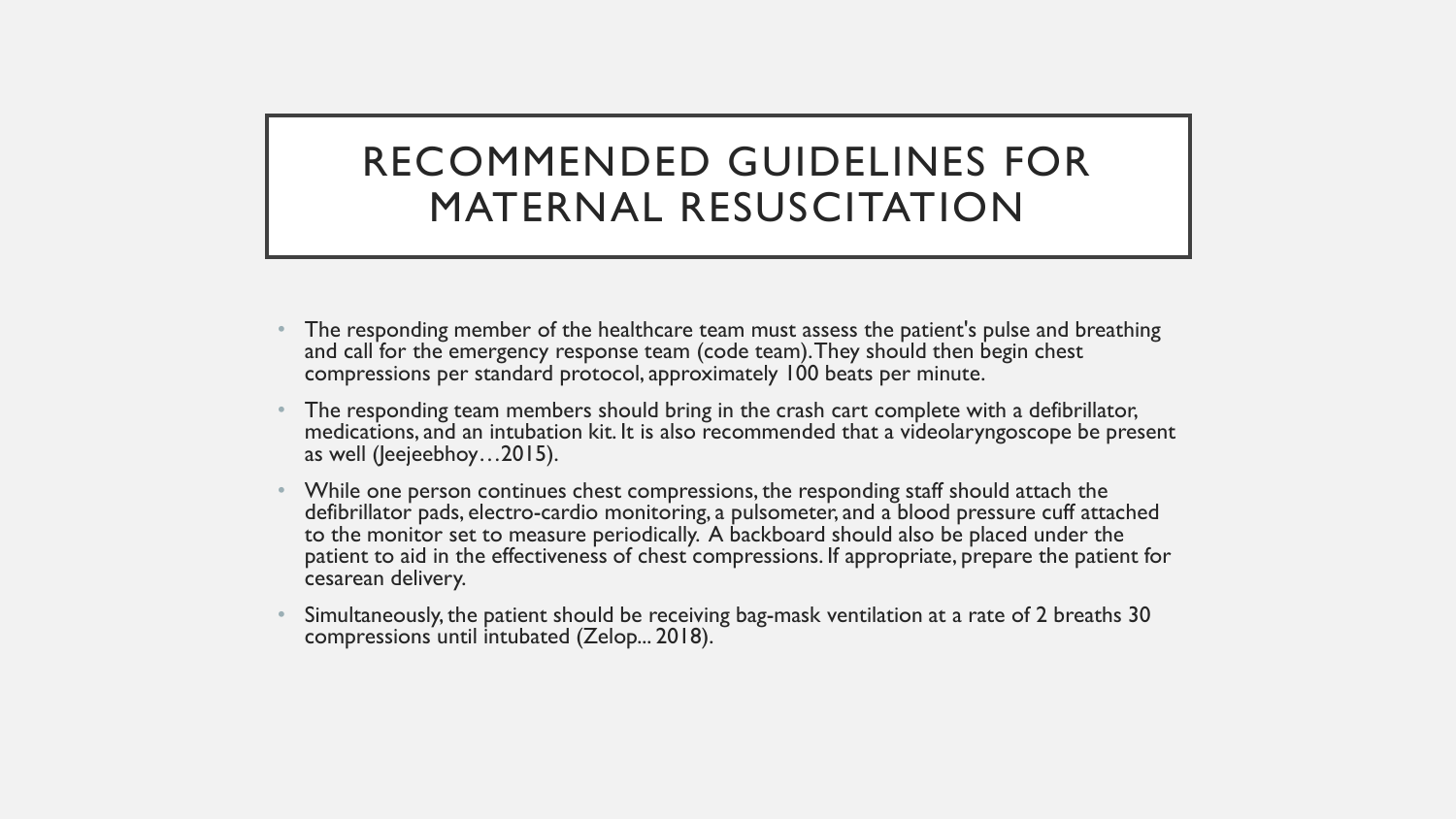## RECOMMENDED GUIDELINES FOR MATERNAL RESUSCITATION

- Still, simultaneously, the patient's fundal height should be assessed, as well as the gestational age of the fetus. If the fundal height is above the umbilicus, left uterine displacement will need to occur to relieve the aortocaval compression and increase the effectiveness of chest compressions.
- If possible, one team member should remove fetal monitors, though it is not imperative and will not impact resuscitative measures.
- The most experienced provider should attempt intubation with a small endotracheal tube. After successful intubation, oxygenation should continue with 100% oxygen.
- If intravenous access has not been established prior to MCA, it should be done quickly to begin administering life-saving cardiac medications per protocol and physician order (Zelop…2018).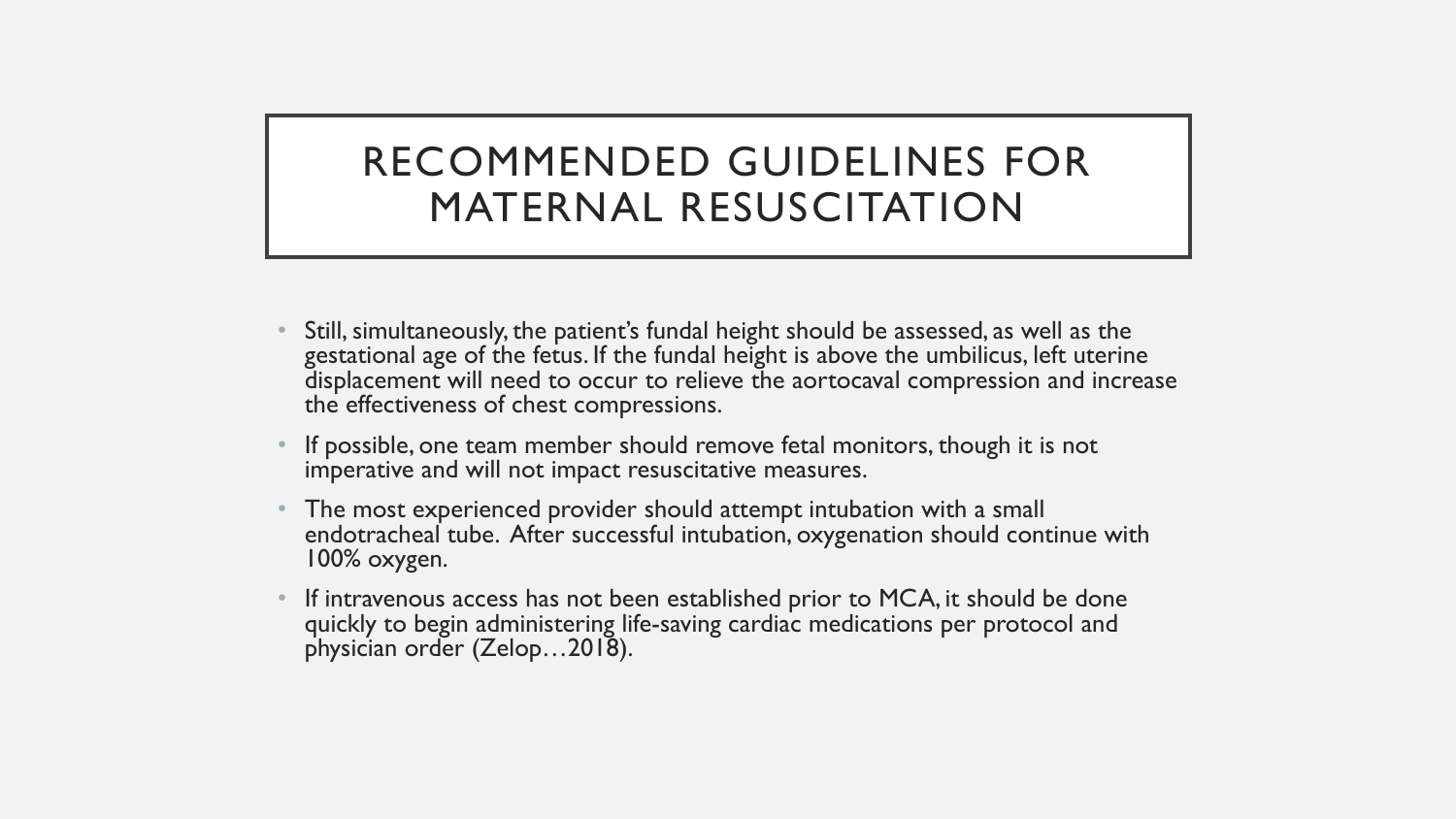## UTERINE DISPLACEMENT





Two-handed uterine displacement One-handed uterine displacement

Photos from the American Heart Association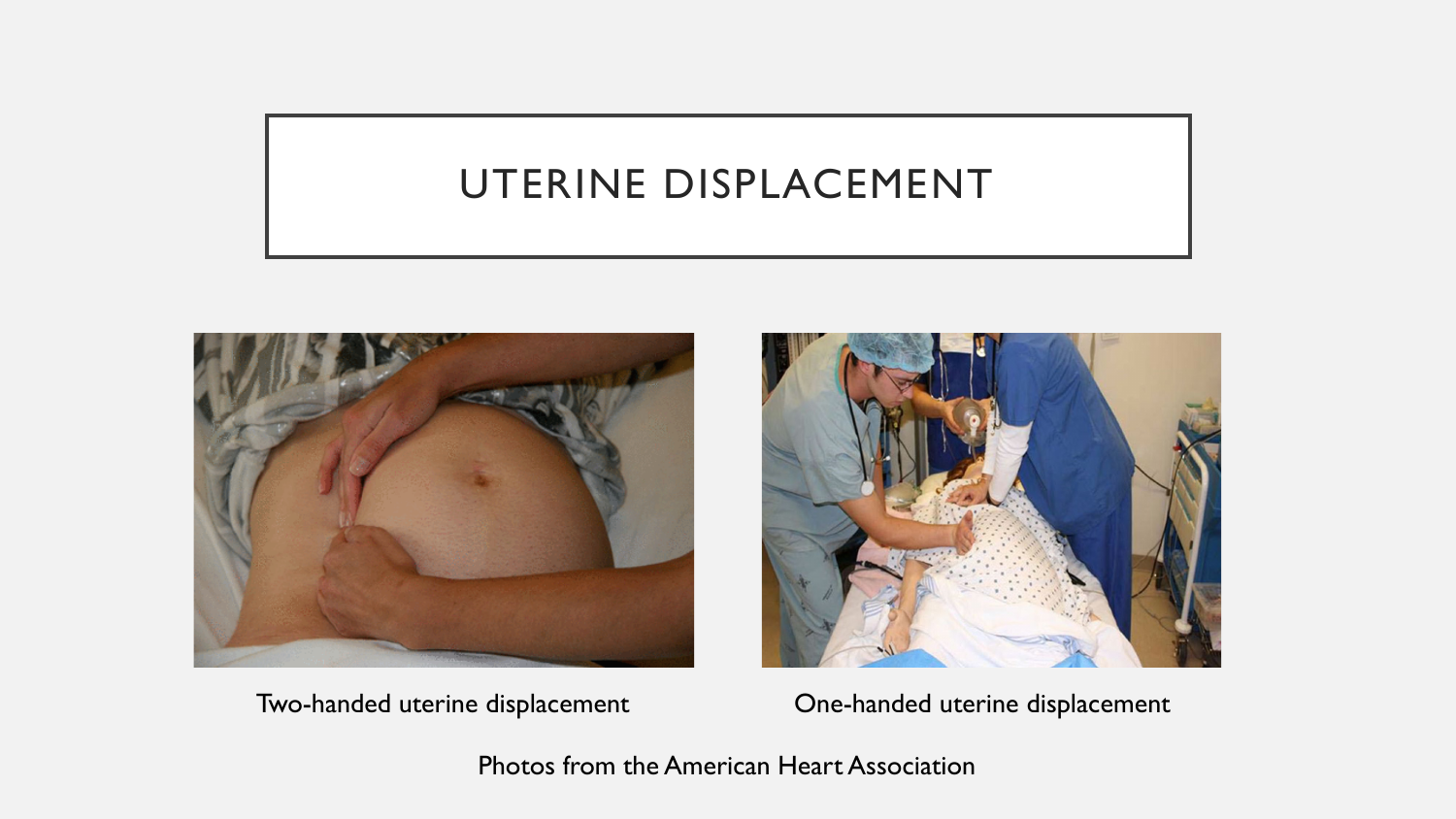## RECOMMENDED GUIDELINES FOR MATERNAL RESUSCITATION

- Following BLS and ACLS protocols, providers should perform pulse checks and determine if the patient has a shockable rhythm every two minutes.
- Shock when indicated or directed by the physician.
- After no more than four minutes, if appropriate, proceed with the perimortem cesarean delivery (PMCD).
- If the fetus is 20-24 weeks gestational age and the fundus exceeds the height of the umbilicus, PMCD should be performed immediately following the first rhythm check with an unshockable rhythm.
- During and following PMCD, continue resuscitative efforts per standard ACLS procedure.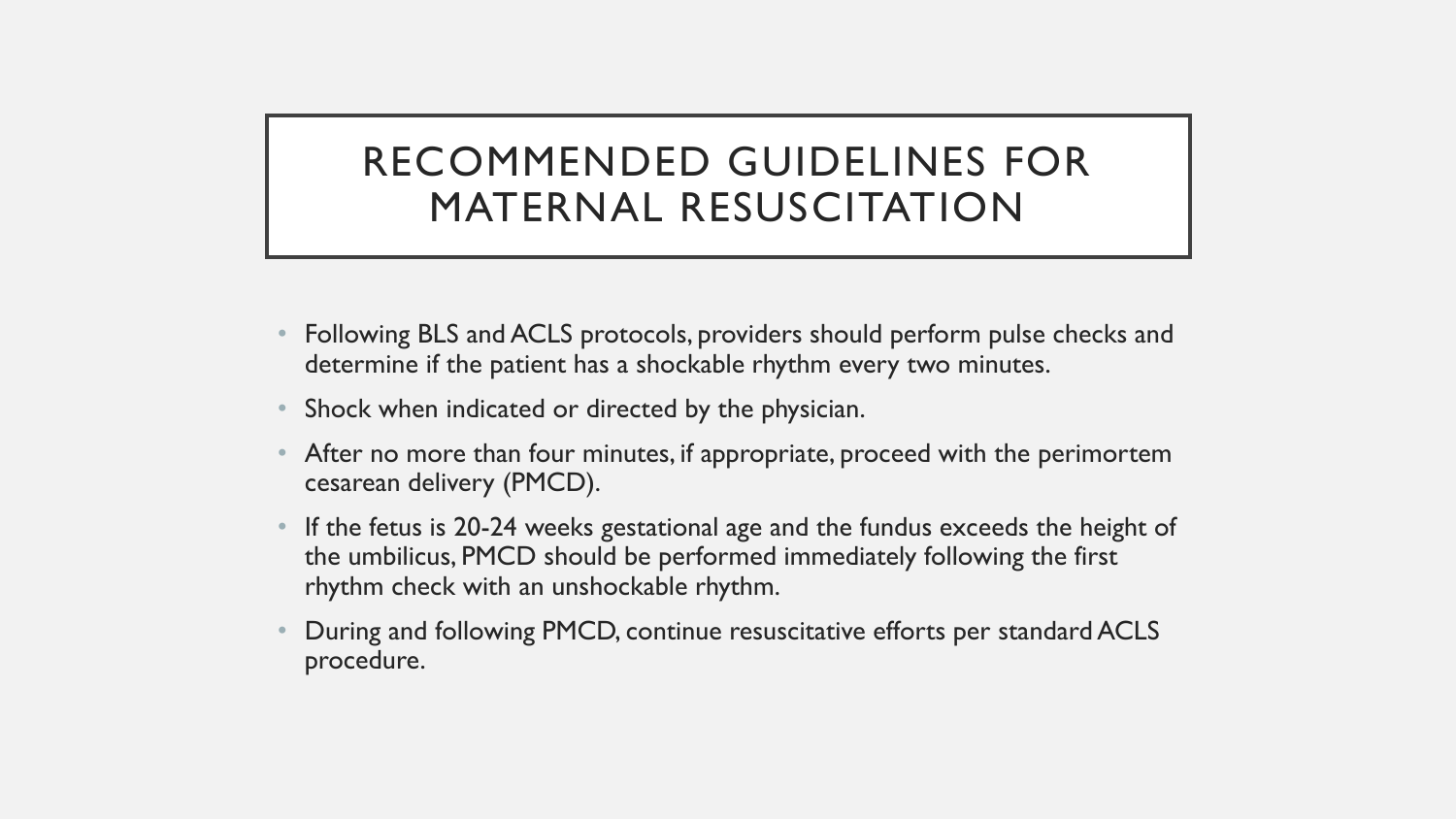## MATERNAL RESUSCITATION FLOW SHEET

- The following flow sheet acts as a quick reference guide for the proper procedure of maternal resuscitation.
- It illustrates that most tasks are done simultaneously and within 4-5 minutes in preparation for perimortem cesarean delivery.
- Flow sheet sourced from the American Journal of Obstetrics and Gynecology (Zelop…2018)

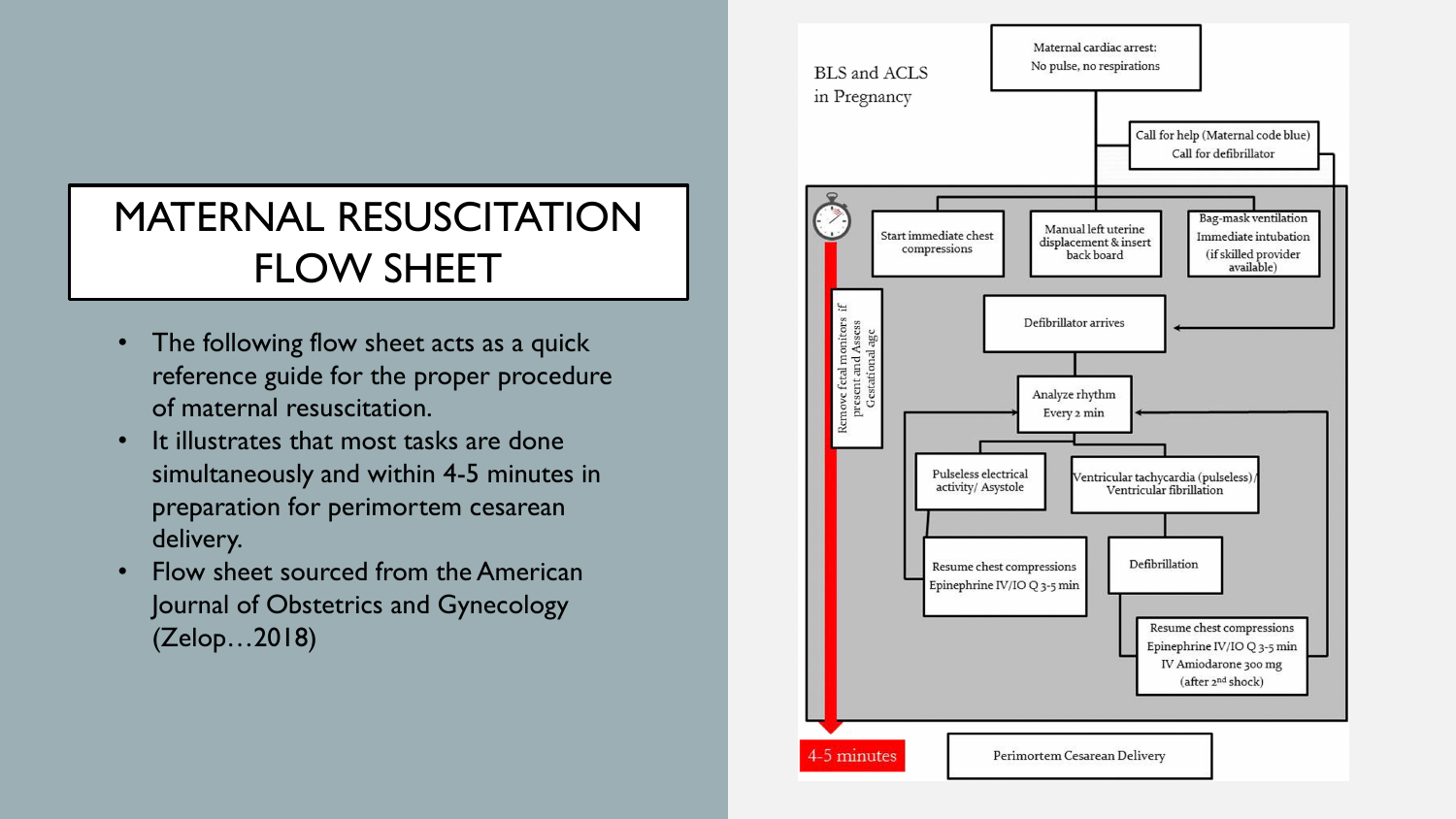## OTHER CONSIDERATIONS FOR MATERNAL RESUSCITATION

- Alternative Airway Options:
	- Due to laryngeal edema, intubation is eight times more likely to fail in a pregnant patient than a patient from the general population. After two failed attempts, it is recommended to use a supraglottic airway device or combitube in combination with cricoid pressure. Trauma to the airway is a worst-case scenario and should only be used as a last resort. (Zelop…2018).
- Resuscitative Medication Metabolism:
	- Pregnancy increases the glomerular filtration rate and alters the pharmacokinetics of many medications. It also alters protein binding and increases renal clearance, all metabolic functions that can influence how the body metabolizes medication. However, there has been no clinical evidence to indicate that resuscitative medications may need dosage adjustments for the pregnant patient. Current research recommends following the standard ACLS guidelines (Zelop…2018).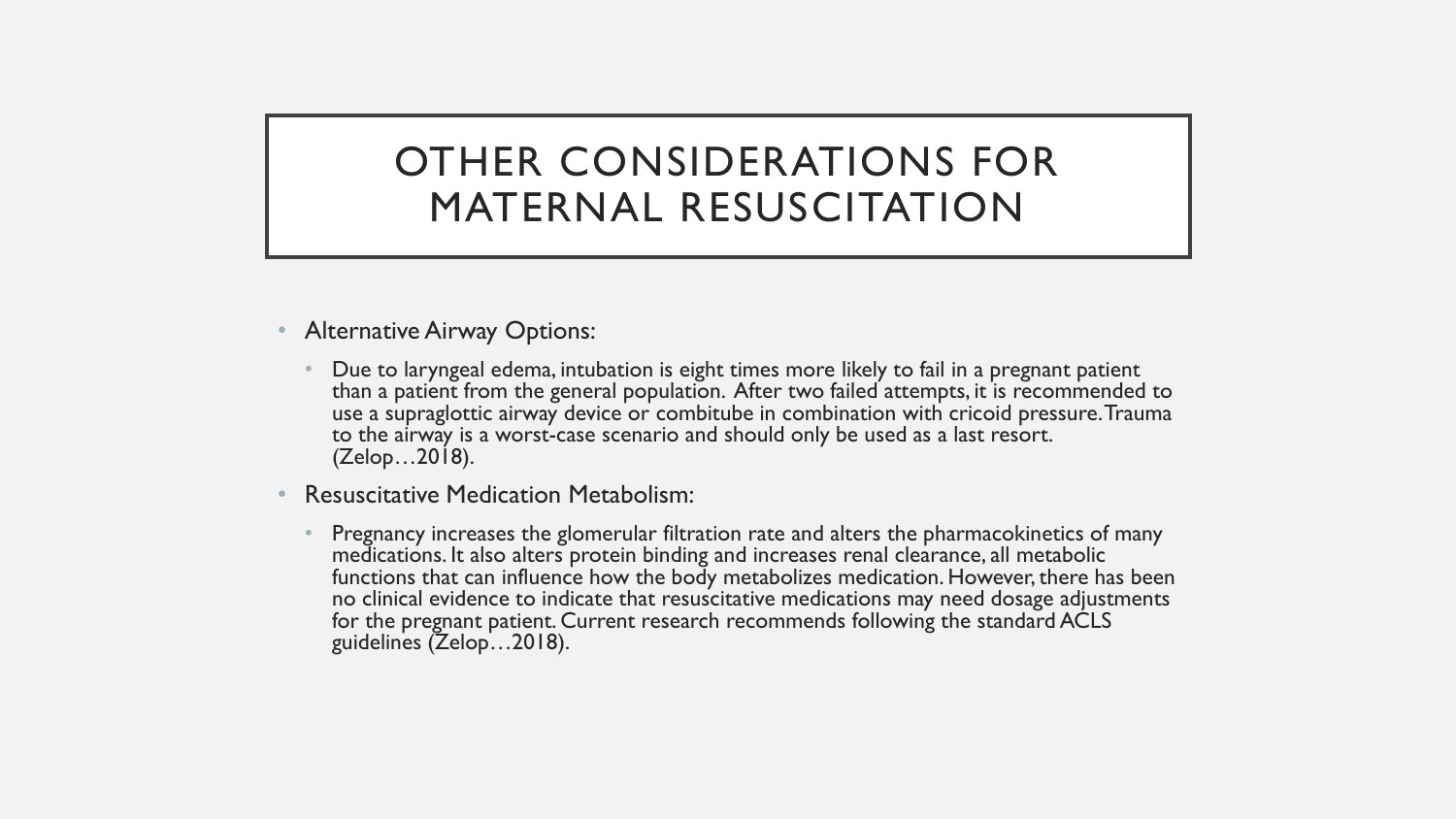## PERIMORTEM CESARIAN DELIVERY OR RESUSCITATIVE HYSTEROTOMY

- The perimortem cesarian delivery, also known as a resuscitative hysterotomy, in combination with a timely response and effective CPR, is one of the most impactful interventions in maternal resuscitation.
- The standard for when to perform a PMCD is based on fundal height and the gestational age of the fetus. If the fetus is 20-24 weeks old or viable, and the fundal height exceeds the height of the umbilicus, it is standard to proceed with the delivery. If the fetus is under 20 weeks and the fundal height is not impacting the effectiveness of resuscitative measures, it may be more beneficial to continue with standard ACLS protocol (Jeejeebhoy…2015).
- As previously discussed, the gravid uterus can cause aortocaval compression and decrease maternal cardiac output greatly. Delivering the fetus and relieving that compression has shown a significant impact on the recovery of the patient.
- In 1986, a report described a 60% increase in maternal cardiac output after delivery.
- A 1998 report detailed the delivery of twins resulted in the immediate return of maternal cardiac rhythm (Rose…2015).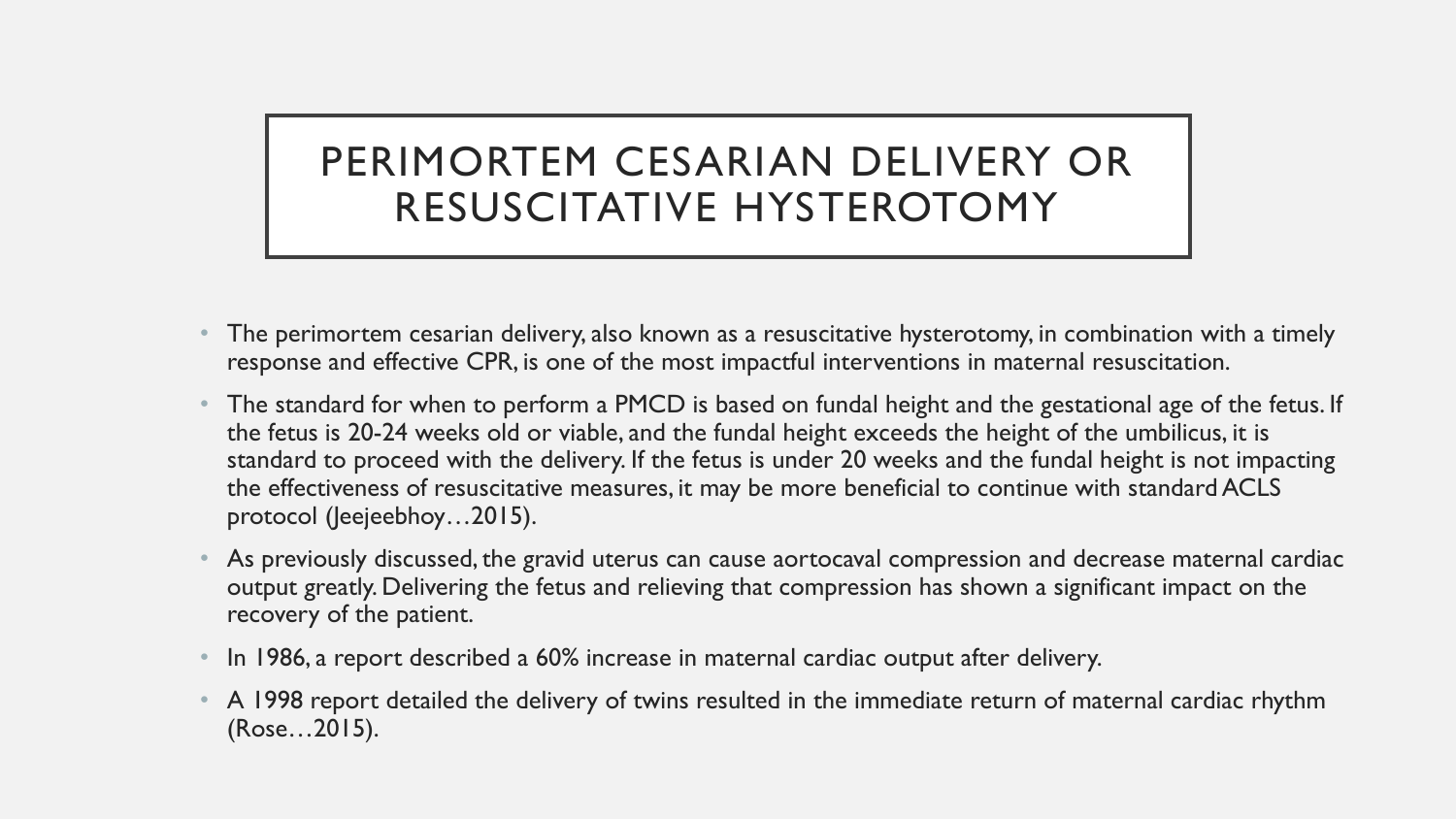## PERIMORTEM CESARIAN DELIVERY OR RESUSCITATIVE HYSTEROTOMY

- A 2010 study in The Netherlands of 12 patients described a return of cardiac output in eight patients (67%) following PMCD. (Rose…2015).
- In 18 case reports of PCMD with recorded hemodynamic parameters during the resuscitation following delivery, 12 cases described the return of maternal pulse and blood pressure (Katz...2005).
- Clinical evidence suggests that PCMD greatly increases the chances of return of spontaneous circulation, maternal hemodynamics, and overall resuscitative management (Rose…2015).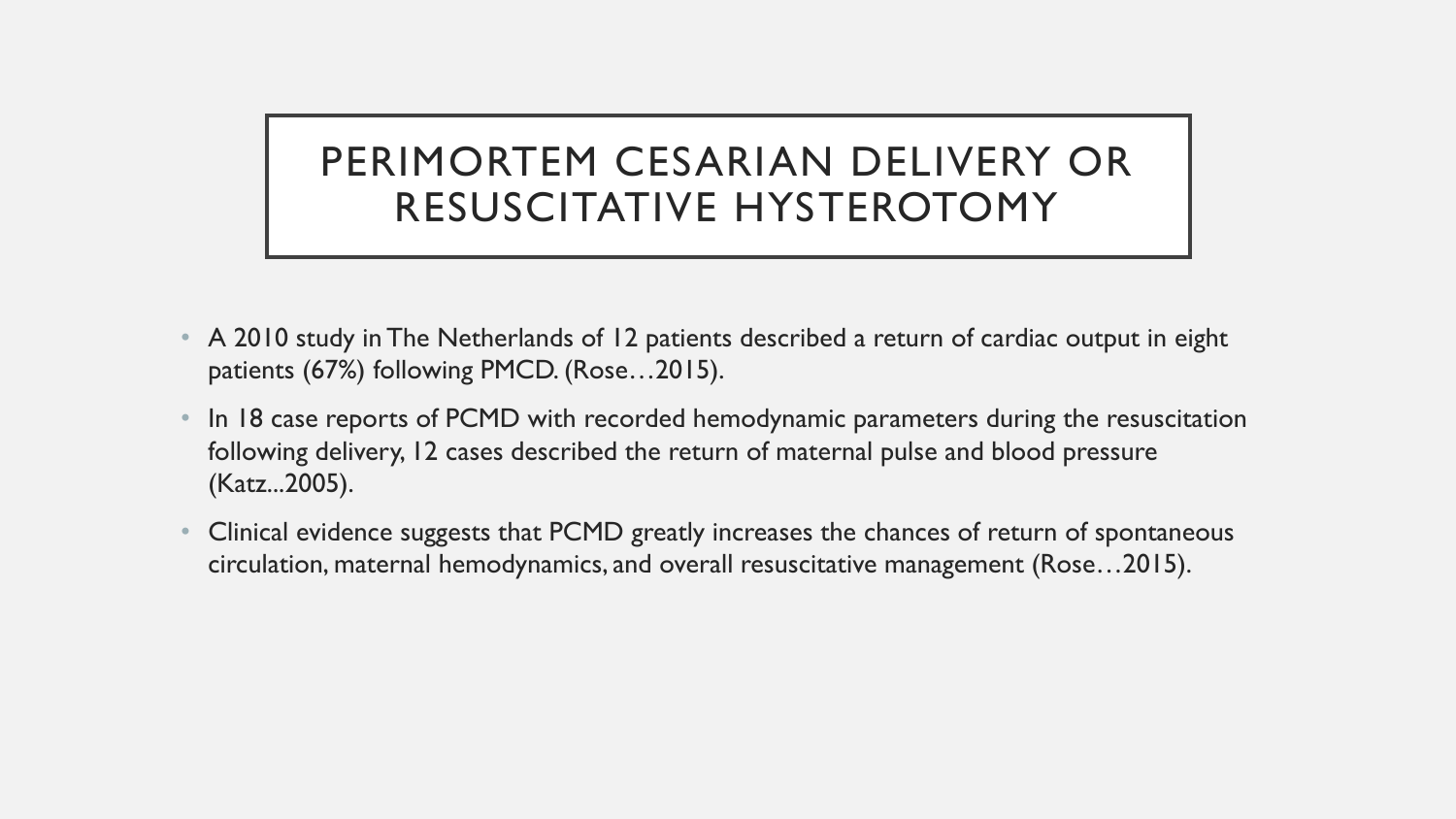## FETAL CONSIDERATIONS

- Maternal Cardiac Arrest:
	- Fetal death follows maternal death from hypoxia and subsequent cardiac arrest resulting from the lack of maternal blood flow to the fetus.
	- Fetal hypoxia resulting from MCA can lead to congenital abnormalities
- Defibrillation:
	- Defibrillation is shown is pass minimal if any energy from the mother to the fetus.
	- Removing fetal monitors will also aid in limiting fetal exposure to energy, but there is little data to support its importance.
- Resuscitative Medications:
	- Amiodarone: long term effects include fetal goiter and transient hypothyroidism; no known acute effects
	- Epinephrine: no known acute effects
	- Diazepam: increases risks for congenital abnormalities and floppy infant syndrome. Use with caution
	- Midazolam: less fetal effects; benzodiazepine of choice for the pregnant patient
	- Sodium Bicarbonate: increases fetal PaCO2 and fetal acidosis. Use with caution.
	- Alpha-adrenergic agents and alpha and beta-agonists: when used in combination, may produce uteroplacental vasoconstriction leading to decreased fetal oxygenation and increased fetal hyperemia. Use with caution (Ramsay…2012).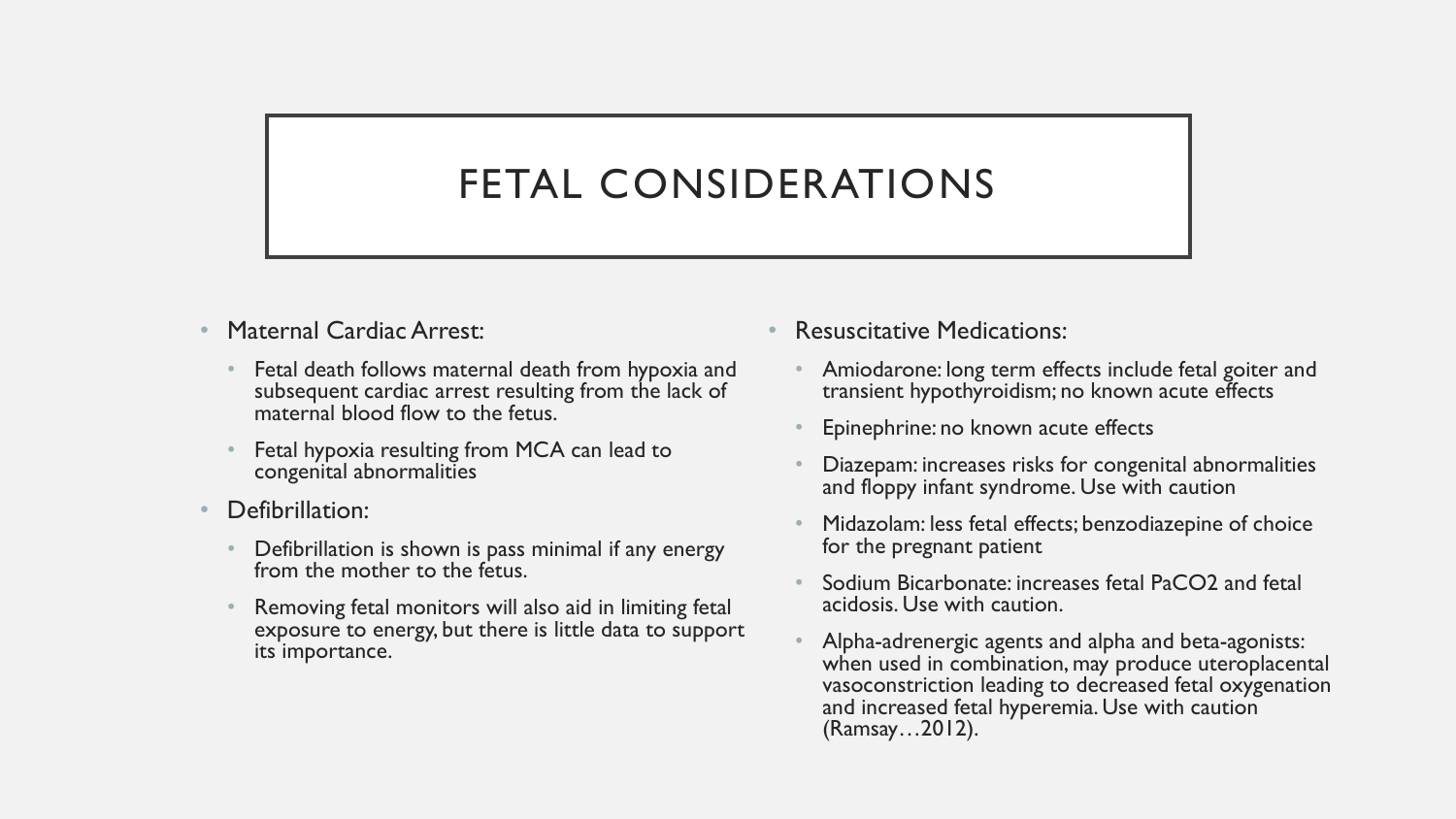## **CONCLUSION**

• Maternal Cardiac Arrest is an event medical providers would prefer to never experience, but it does happen. With proper training and preparation, events of MCA can have positive outcomes. It is best to always remember that when caring for a pregnant patient, there are two patients, not just one, so decisions must be made concerning them both. While it is unethical and nearly impossible to have a clinical trial on maternal cardiac arrest, there is enough information circulating in the medical community to provide educated and quality care to mothers in these life-threatening situations. The information compiled here covers the basics of maternal resuscitation in a concise manner, hoping to aid medical professionals in preparing for the worst-case scenario of maternal cardiac arrest.